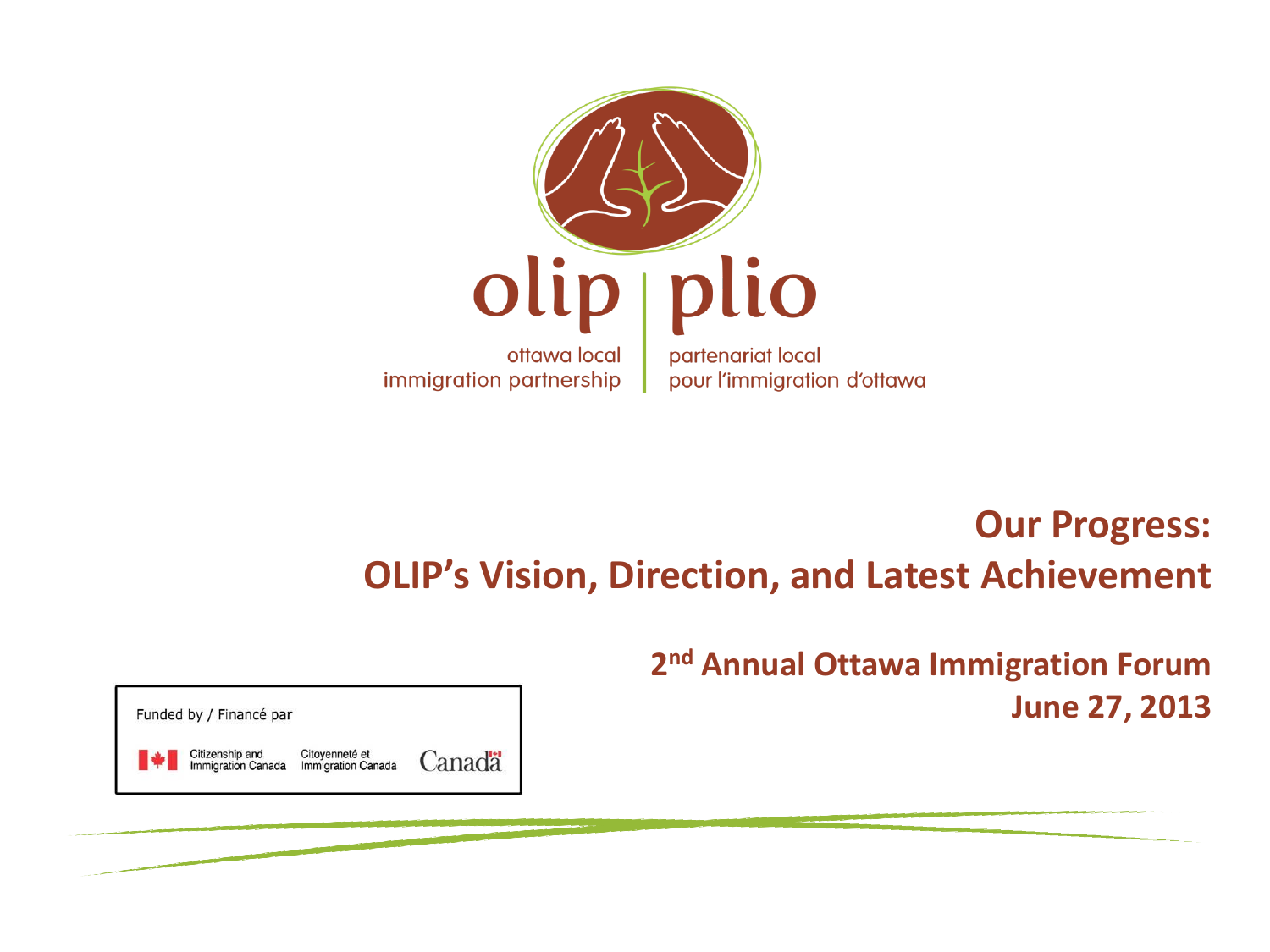### **Content**

- 1. Our mandate and accountability
- 2. Our history in context
- 3. Our latest achievement , and why it matters
- 4. Our success: our people, our partners
- 5. Our vision and our next steps towards it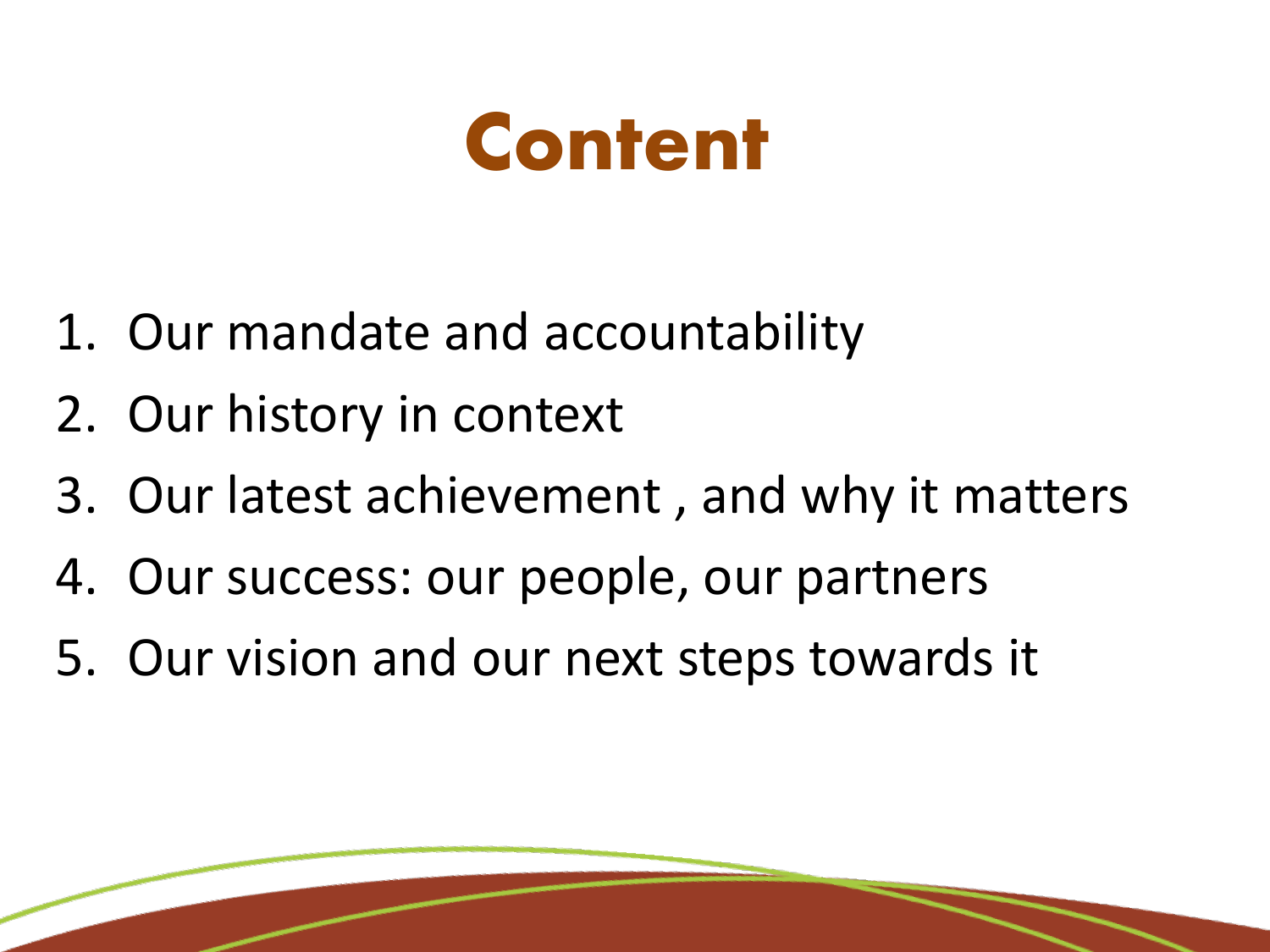### Our mandate and accountability

Our mandate:

To strengthen Ottawa's capacity to attract, settle and integrate immigrants.

- - Common vision & directions | Settlement
	- Shared awareness **Fig. 1** Language
	- Leadership and a late of the Leadership
	-

#### • How? What?

- 
- 
- 
- Collaboration **Figure 1** Economic integration
	- Health & wellbeing
	- Community & institutional capacity Development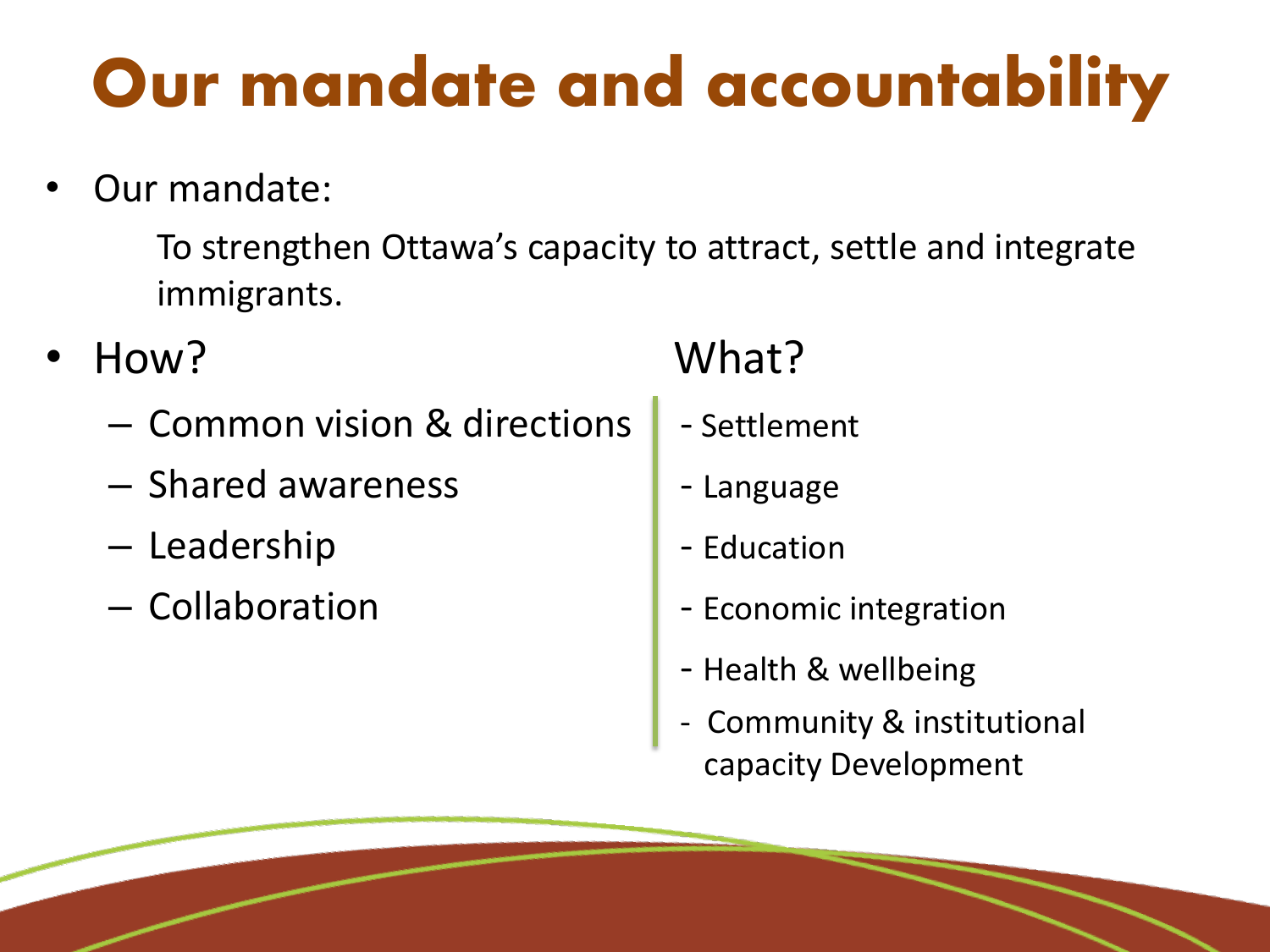#### Our history, in context

**October 2012**  1 st Annual OIF 1 st Collective Progress Report

#### **June 2013**

1 st ever WOW 2<sup>nd</sup> Annual OIF 2<sup>nd</sup> Collective Progress Report

**June 2011:** OIS is launched

**May 2010:**  OLIP Council is Established

**October 2009:** OLIP is founded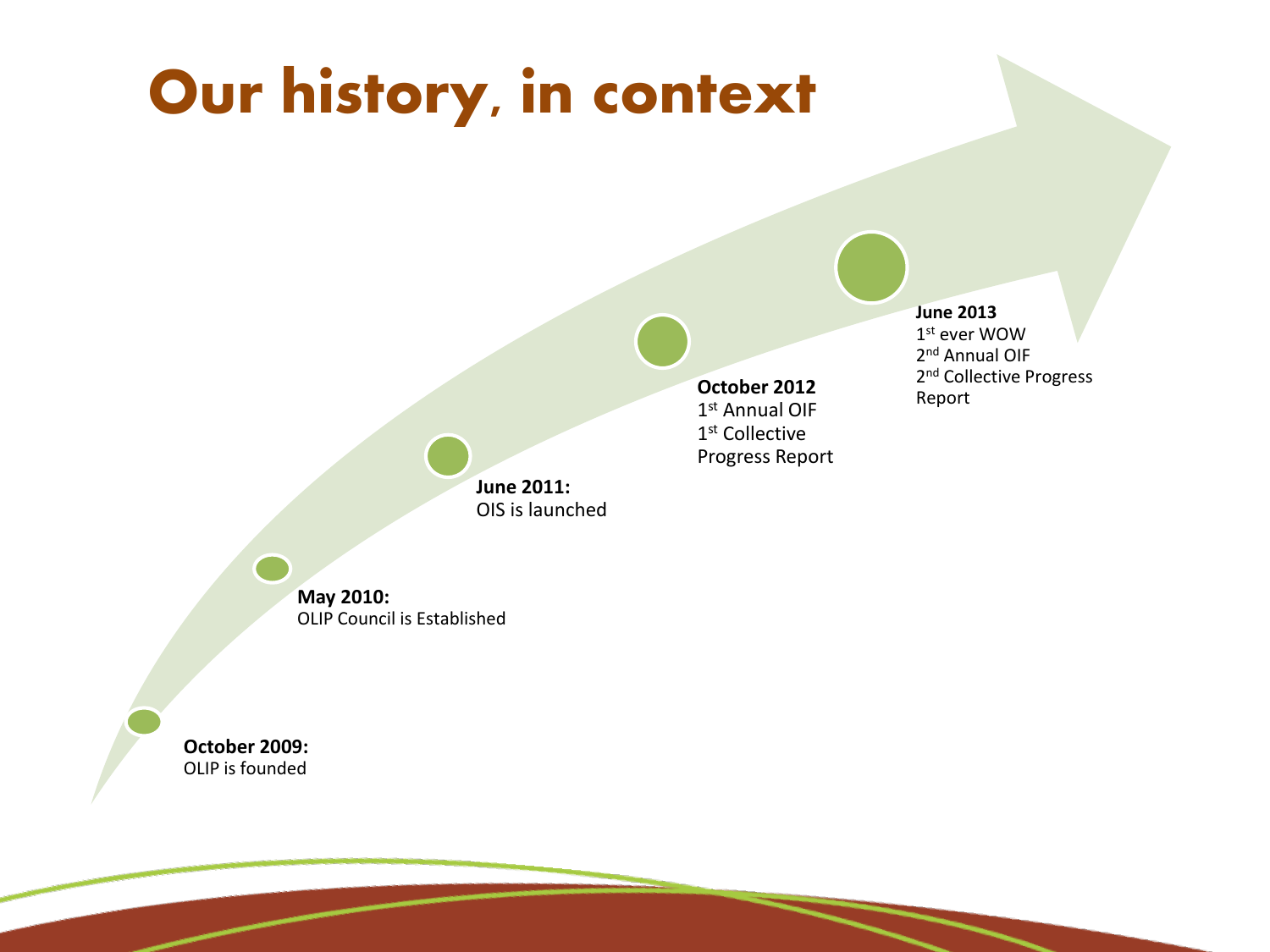Attraction of newcomers

Since October 2012ince October 2012

- Establishment of the WOW
- Redevelopment of municipal immigration portal
- $-$  2<sup>nd</sup> Annual Ottawa Immigration Forum: The Building Blocks of a Welcoming Community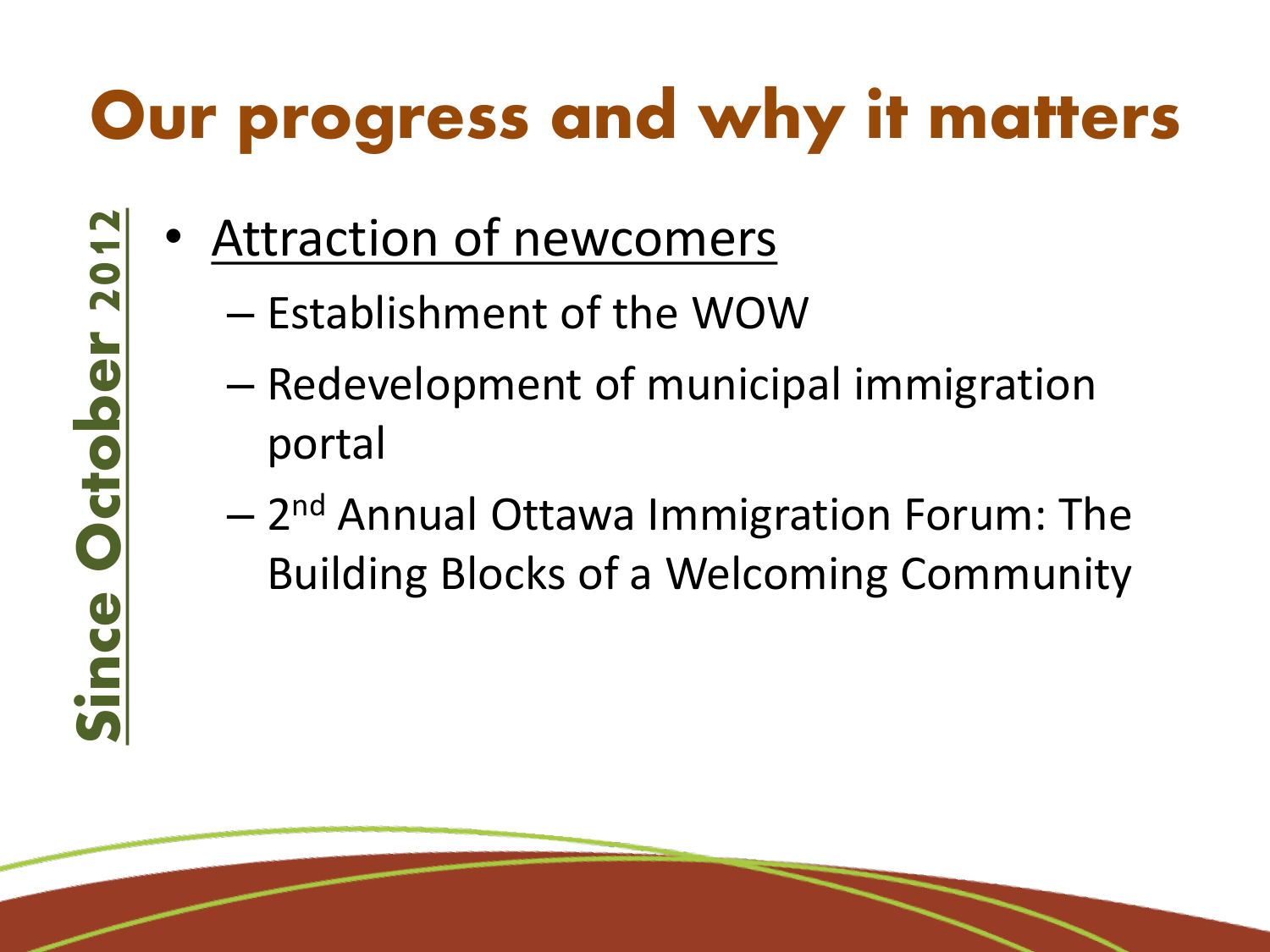- Access to economic opportunities
	- $-$  2<sup>nd</sup> edition of the Immigrant Entrepreneurship Awards
	- Greater access to business & professional development microloans
	- $-1<sup>st</sup>$  ever municipal work Experience program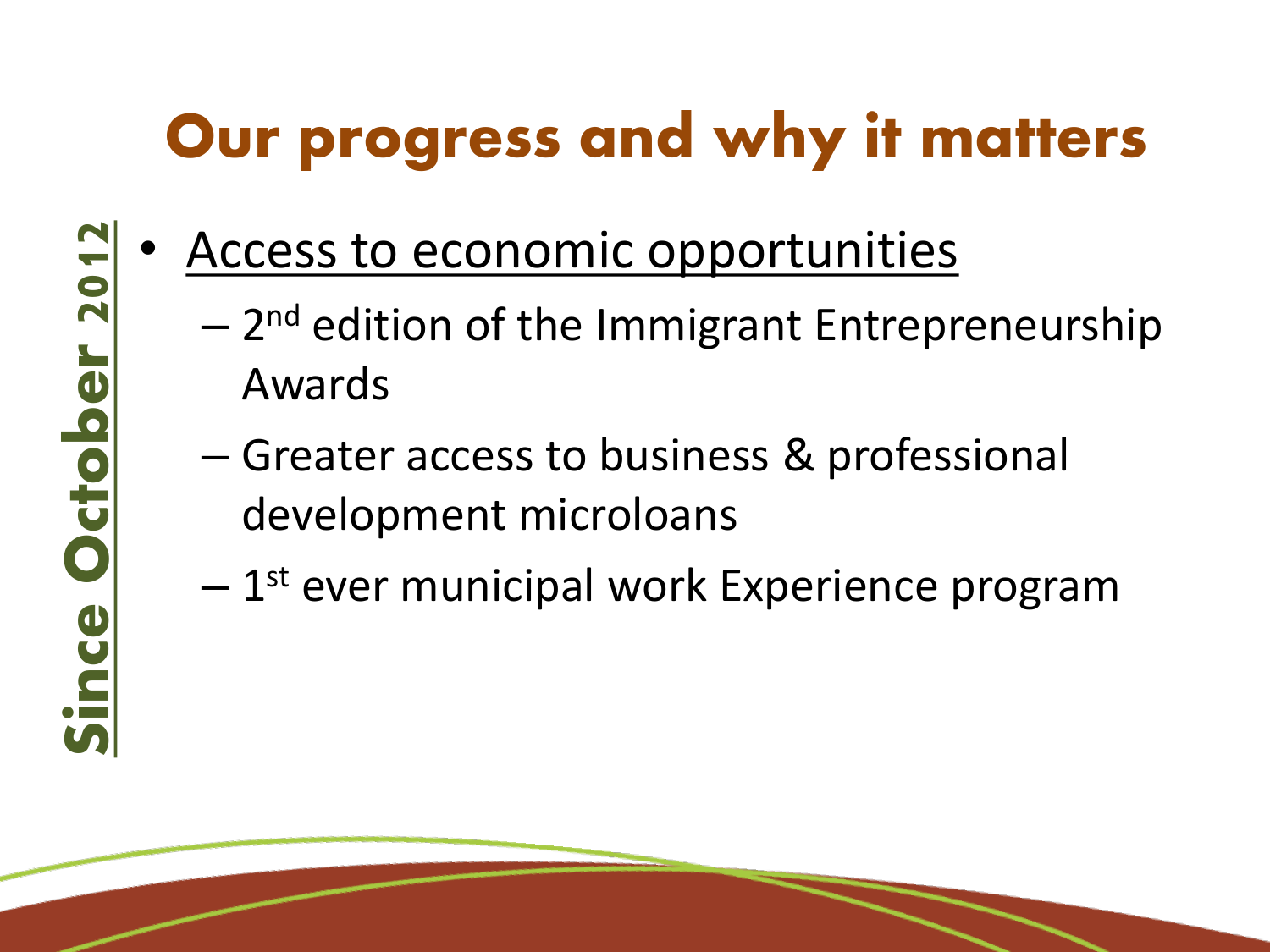- Service coordination & enhancement
	- Multicultural Health Brokers
	- Healthy living through language instructions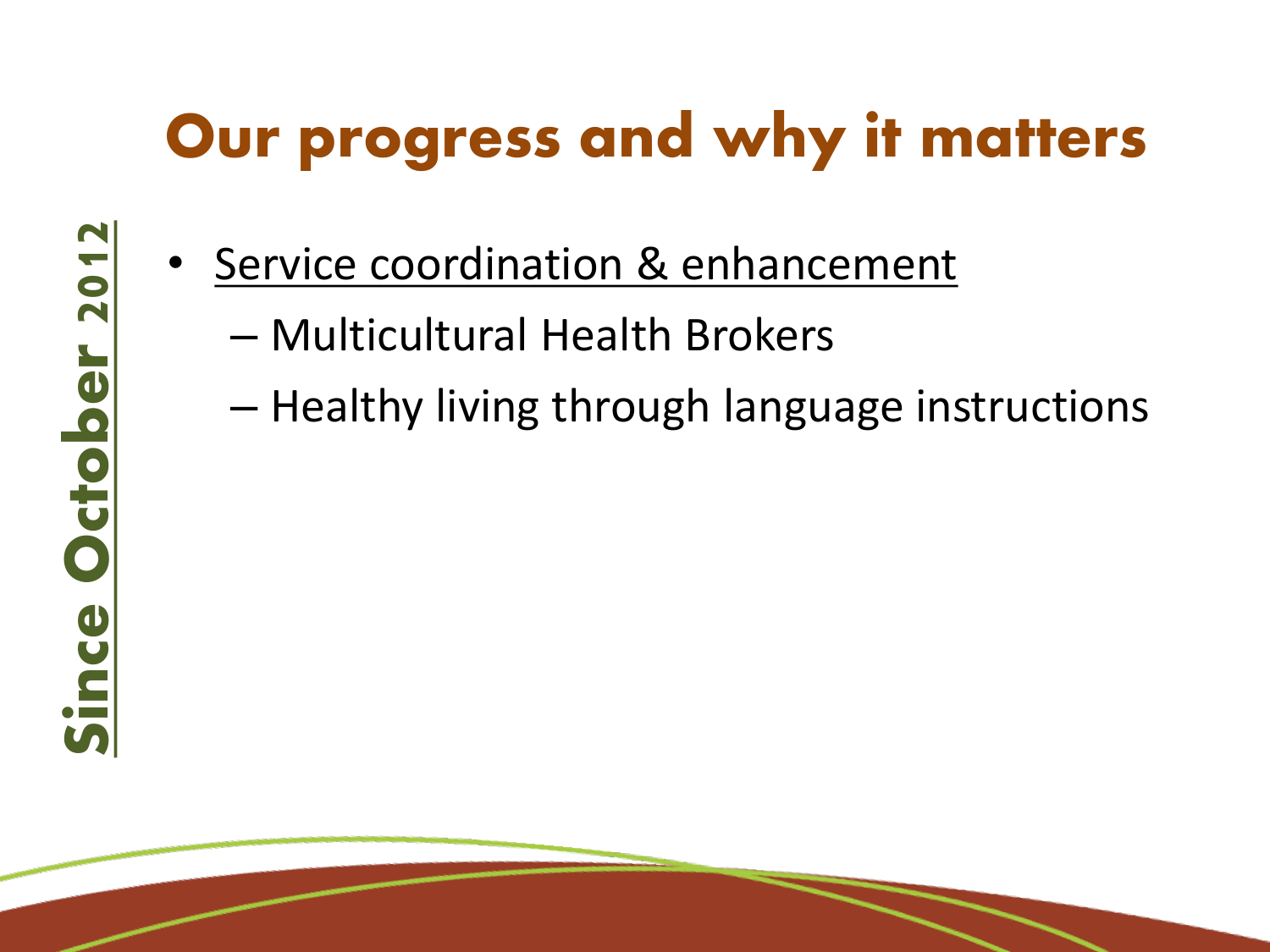- Enhanced collaboration mechanism
	- Strengthened communication platforms
	- Greater focus on the integration of francophone immigrants
	- Linking research & action

Since October 2012Since October 2012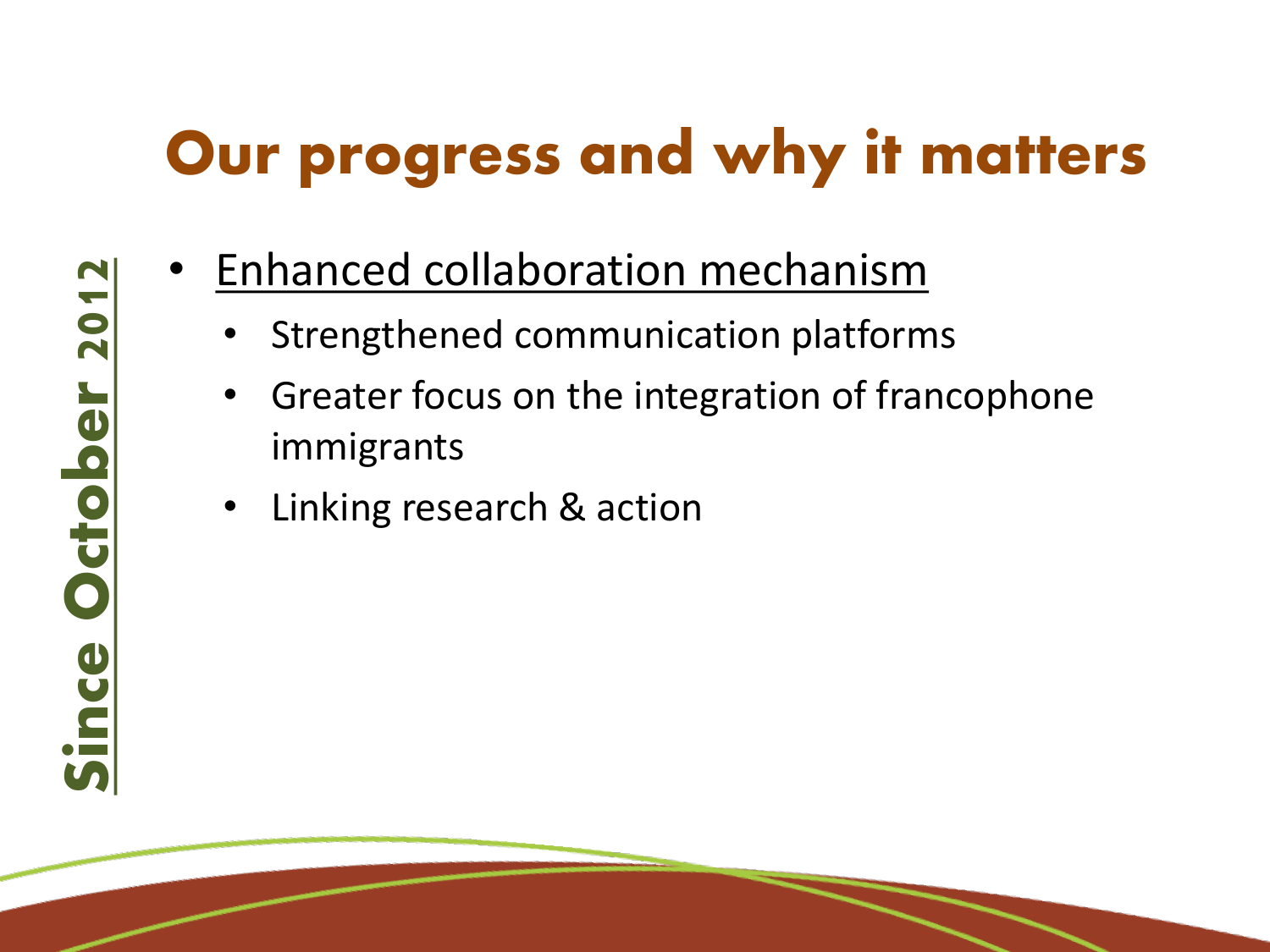## Our success: our people

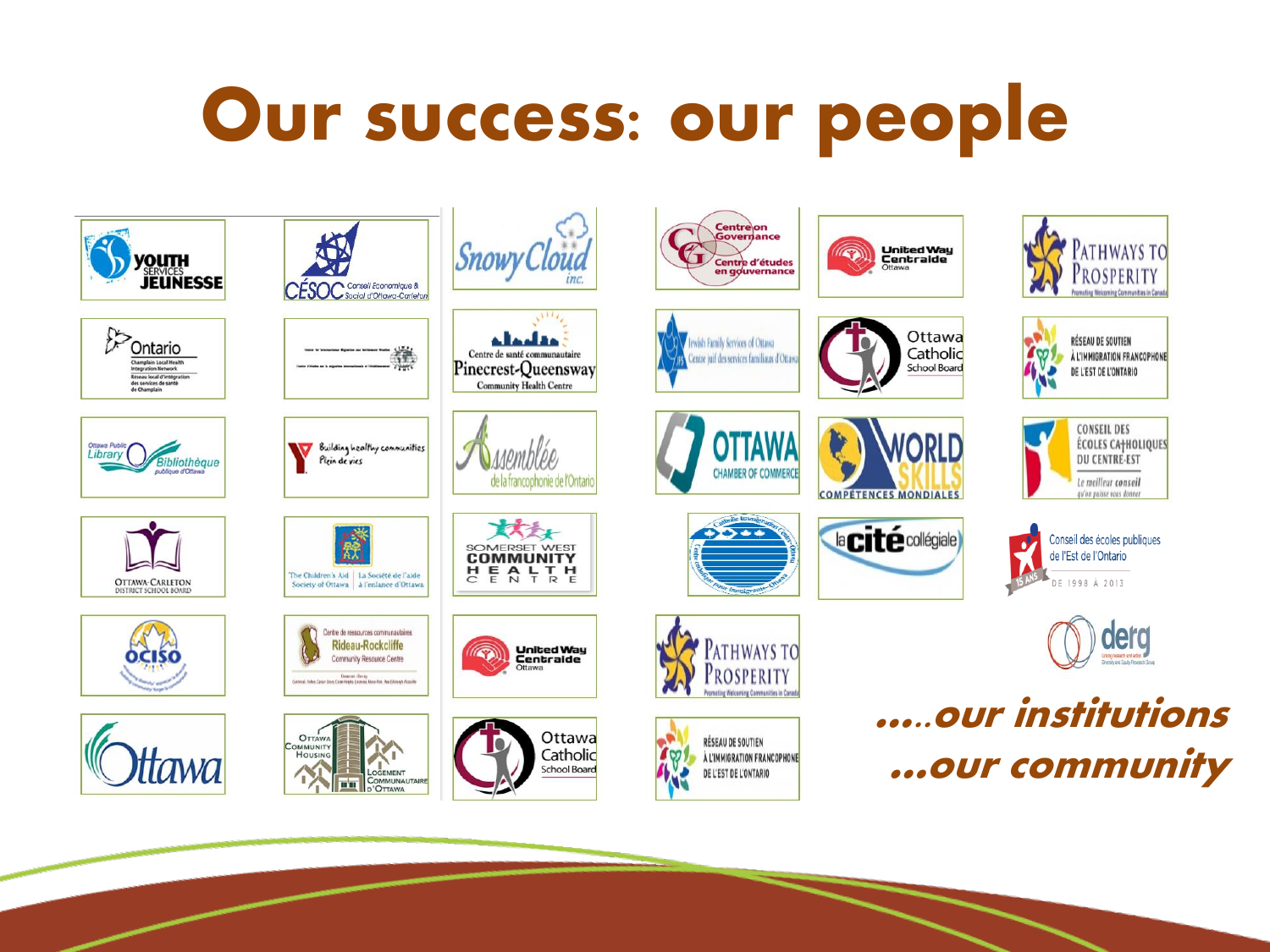## Our vision and next steps…

- Planning and working together to build a more prosperous, vibrant, and inclusive Ottawa
- Our next steps .....

Pay attention to our enablers:

- Equitable & inclusive organizations
- Citizen engagement: rooting the WOW
- Greater awareness and shared understanding
- Oiling our machinery | strengthening the partnership

Connect our partners for greater impact